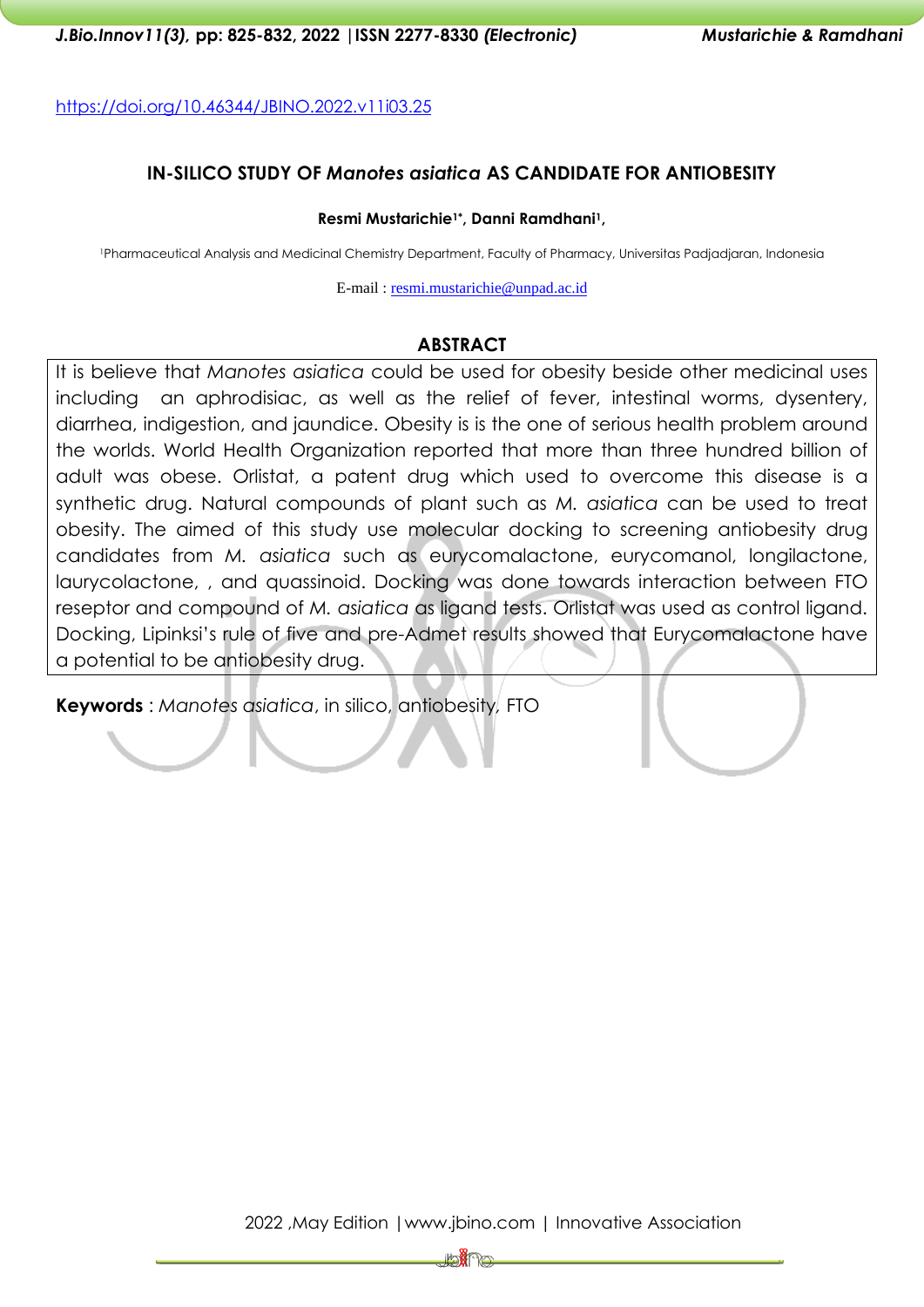### **INTRODUCTION**

*Manotes asiatica*, commonly called longjack is a flowering plant in the family Simaroubaceae. It is native to Indochina (Cambodia, Laos, Malaysia, Myanmar, Thailand and Vietnam) and Indonesia (the islands of Borneo and Sumatra), but has also been found in the Philippines. This plant originates from southeast asia and is known as traditional herbal medicine that is used to threat various diseases. Active compounds that have pharmacological and biological effects are found in the roots, bark, leaves and stems of this plant. Some bioactive compounds contained in *M. asiatica* are sent quassinoids, alcaloids, triterpenes, steroid, biphenyl neolignan, eurylactone, laurycolactone, eurycomalactone and squalene derivatives. Quassinoids is the most bioactive group in the root of *M.asiatica* (Rehman, 2016). According to research conducted by Lahrita et al in 2015 showed that extracts from the root of *M.asiatica* can be collected by lipids in adipose tissue without any side effects (Lahrita, 2015).

Obesity is still a serious problem in the world of health. The world health organization (WHO) report that there are more than one billion adults who had overweight and three hundred billion suffered obesity clinically (Cao, 2010). Obesity should be considered if the value of the body mass index reach has more than 30 kg/m<sup>2</sup> (Frayling, 2007). Obesity can be caused by several factors which involve the consumption of high calory foods such as sugar and fatty foods, lack of physical activity, and genetics (NHS, 2019). Obesity is major cause of death due to behaviour with other emerging disease such as diabetes, hypertention, stroke, metabolic disorders, as well as heart disease and some cancers

(Frayling, 2007). Obesity therapy requires 30% more cost than non obesity, so other therapy is needed to overcome disease as well as minimal cost therapy (Lucy, 2018).

This study will be determine several bioactive compounds contained in *M. asiatica* plants such as eurycomalactone, eurycomanol, laurycolactone, longilactone, FTO reseptor and screening compound for anti-obesity drugs.

## **MATERIALS AND METHOD Materials**

The materials used in this research are 3D protein complex of FTO/ Fat Mass and Obesity-Associated (code 4IE5) obtained from Protein Data Bank (www.rscb.org), 3D structure of test ligands (eurycomalactone, eurycomanol, laurycolactone, longilactone, quassinoid) and control ligand (orlistat) were obtained from the PubChem database, Autodock Tools 4.0.1 program, Discovery Studio Visualizer 3.5, ChemDraw Ultra 12.

## **Method**

FTO reseptor and ligands needeed for this research are pre-prepared by the addition of charges and hydrogens atom use Discovery Studio program and save in pdbqt format. Validation is done by redocking the native ligand to the FTO reseptor in Autodock Tools 4.0.1 and its parameter are recorded for use in the docking process of test and control ligands. Docking was performed on seven test ligands and one control ligand with the following parameters coordinate setting are  $x = 31.483$ ,  $y = -$ 7.422,  $z = -23.142$ ; box size  $x, y, z = 40$ ; running for 100 times. The resulting docking output are the form of free bond energy (∆G) and the constanta of inhibition (Ki).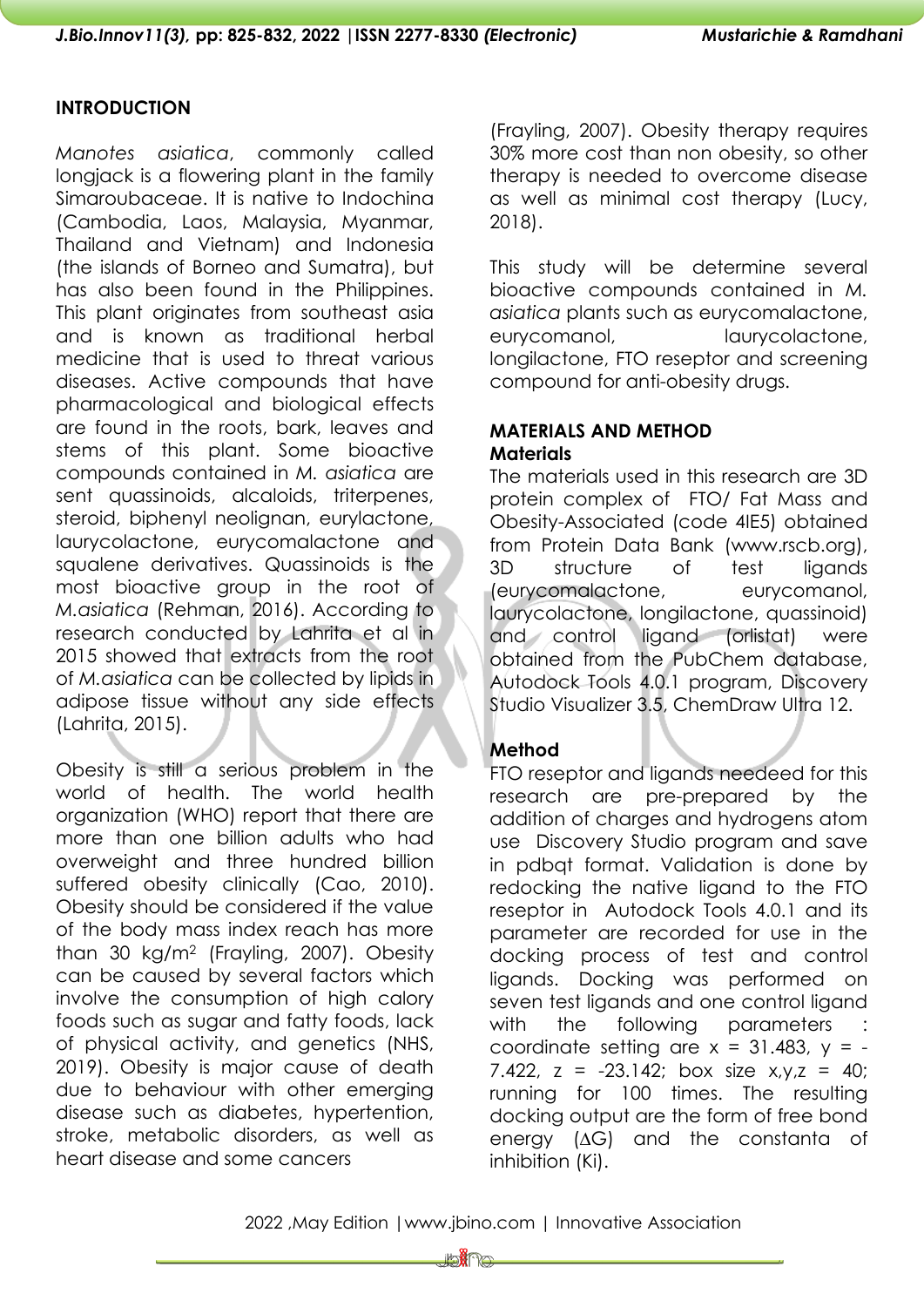





**Figure 2: 2D structure of ligands in this study**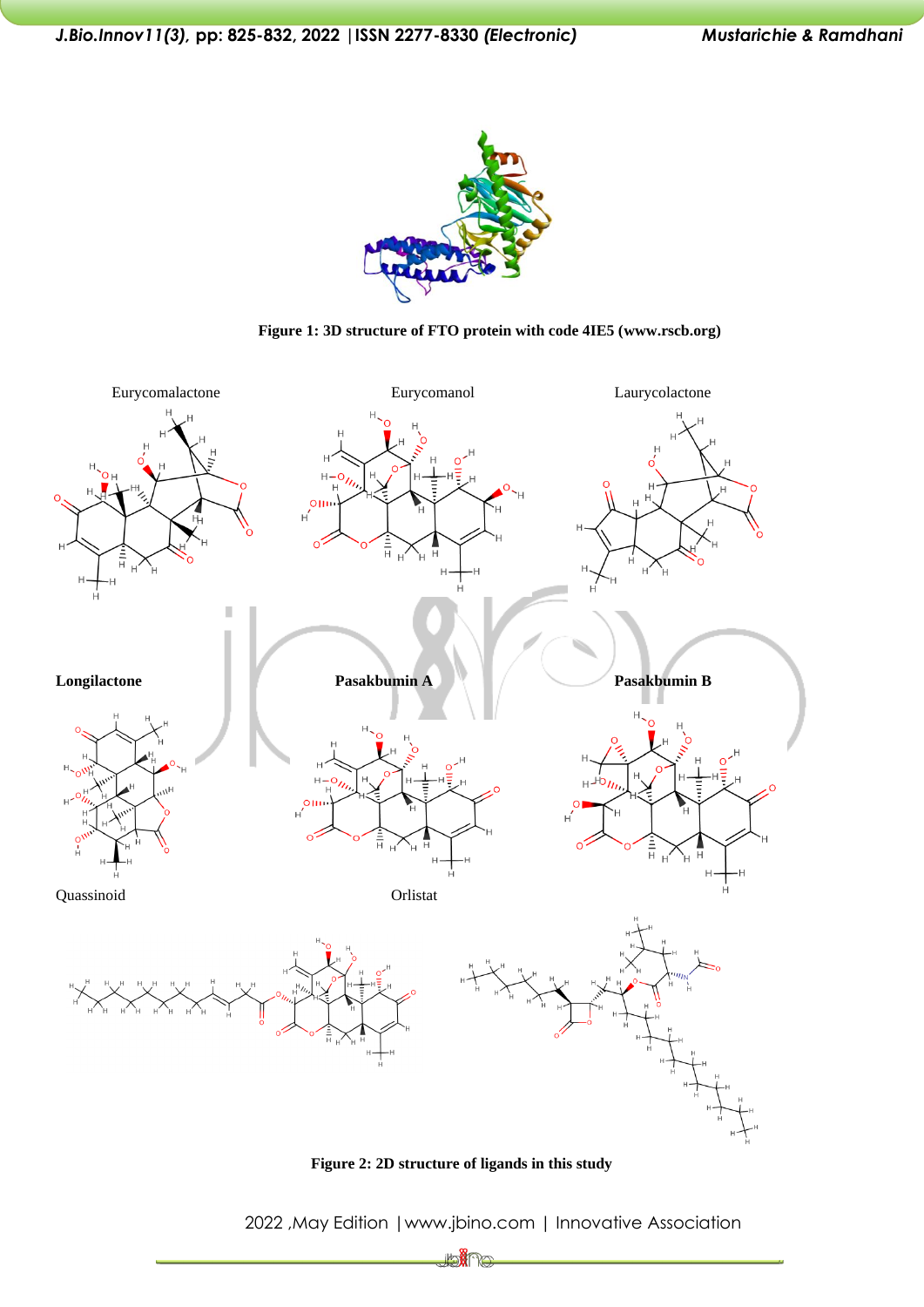#### **RESULT AND DISCUSSION**

Before carrying out the process of docking the test molecules from the *M.asiatica* plant, validation is done first on the native ligand that binds to the FTO reseptor namely N-[3-hydroxypyridin-2 yl)carbonyl]glycine (MD6) to determine whether the reseptor can be used or not. The reseptor downloaded at the protein data bank website can be used during the docking process in the RMSD value generated from the redocking process is

under 2 Å. The RMSD value generated from the redocking process of native MD6 ligand with 4IE5 reseptor is 1.570 Å. This result shows that the 4IE5 reseptor can be used during the docking process of control and test ligands.

Molecular docking process was carried out on seven test ligands and one control ligand using the same active side as during the validation process. Molecular docking results can be seen in Table 1.

| Ligands                   | <b>Hydrogen bonds with</b> | $\Delta G$ (kcal/mol) |        |  |
|---------------------------|----------------------------|-----------------------|--------|--|
|                           | amino acid residues        |                       |        |  |
| Eurycomalactone           | <b>HIS307. ARG96</b>       | $-4.29$               | 0.717  |  |
| <b>Eurycomanol</b>        | ASN205, THR320, ARG96,     | $-0.06$               | 896.81 |  |
|                           | SER318.TYR295              |                       |        |  |
| Laurycolactone            | ARG316, SER318, ASN205,    | $-4.93$               | 0.243  |  |
|                           | ARG96                      |                       |        |  |
| Longilactone              | ARG96, ARG316              | $+0.10$               | -      |  |
| Pasakbumin A              | THR320, ASN205, ARG96,     | $-0.20$               | 717.28 |  |
|                           | <b>SER318. TYR295</b>      |                       |        |  |
| Pasakbumin B              | ARG96, ASN205, TYR106.     | $+2.61$               |        |  |
|                           | GLU <sub>234</sub>         |                       |        |  |
| <b>Quassinoid</b>         | <b>GLU234, TYR106</b>      | $-2.93$               | 7.13   |  |
| <b>Orlistat (kontrol)</b> | SER318, ASN205             | $-2.54$               | 13.82  |  |
|                           |                            |                       |        |  |

| Table 1: Interaction test and control ligands to amino acid residues in FTO (4IE5) |  |  |
|------------------------------------------------------------------------------------|--|--|
|------------------------------------------------------------------------------------|--|--|

The interaction result of the test and control ligands of the FTO protein produced data in the form of bond types, interaction with amino acids residues, Gibbs free energy value (∆G), and constanta of inhibition value (Ki). Native ligand MD6 form hydrogen bonds with five amino acids residues including SER318, ARG316, TYR295, ASN205, dan THR320. Control ligand (orlistat) form hygrogen bonds with two amino acid residues, SER318 dan ASN205. The number of amino acid residues of hydrogen bonds that bind to native MD6 ligands is greater than that of control ligands, this is because MD6 is a related ligand that contains inhibitors that can be used in FTO reseptor (Aik et al, 2013). Hydrogen bonds with activated amino acid residues are only SER318 and ASN205. Both of these amino acids are available in native ligands and conrol ligand and have a important role in stable bonds. In addition to the two amino acids, the amino acid ARG96 also plays a role. This can be seen from the results of docking on all test relationships that show hydrogen bonds with these amino acids. Of the seven test compounds, eurycomalavtone compound doesn not have hydrogen bonds with the same amino acid as

٠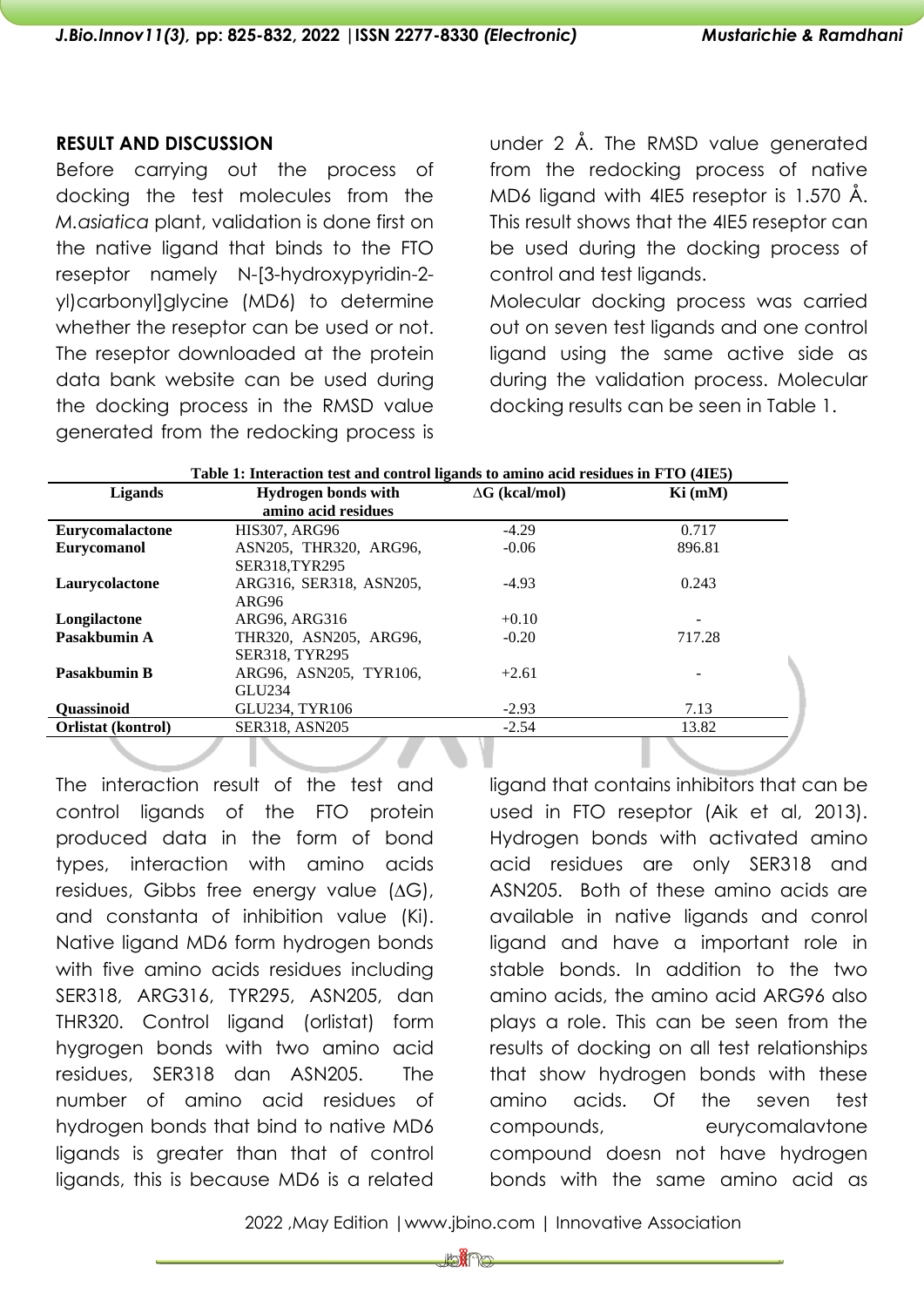native ligand but binds hydrogen with ARG96. Eurycomanol has hydrogen bonds with amino acid residues similar to native ligand namely ASN205, SER318, TYR295, dan THR320. Laurycolactone compound has a hydrogen bonds with amino acid residues that are the same as native ligand, ARG316, SER318, and ASN205. Longilactone compound has hydrogen bonds with amino acid residues similar to native ligands, namely ARG316. Pasakbumin A compound has hydrogen bonds with amino acid residues similar to native ligand, THR320, ASN205, SER318, and TYR295. Pasakbumin B has hydrogen bonds with same amino acid residues as the native ligand, ASN205. Longilactone does not has hydrogen bonds with amino acids same as native ligand, but contain hydrogen bonds with ARG96. Quassinoid compounds do not have hydrogen bonds with the same amino acid as native ligand. Interaction of ligands with

amino acid residues can be seen in Table 1.

Gibbs free energy value (∆G) show the stability value of the bond between the reseptor and the ligan. The smaller (negative) value of free energy, the better level of stability of the bond and results in a strong bond. Based on the result of the docking that has been done, its known that the compound that have a smaller ∆G value compared to orlistat control drugs are eurycomalactone, laurycolactone, and quassinoid. All three ligands have a more stable and stronger bond when compared to orlistat control ligands to FTO reseptor. This is also in line with the value of the inhibition constanta. The smaller value of inhibition constanta, it is better to be used as a drug candidate. All three compounds showed smaller Ki values when compared to control drugs. The result can be seen in Table 1.



2022 ,May Edition |www.jbino.com | Innovative Association

ising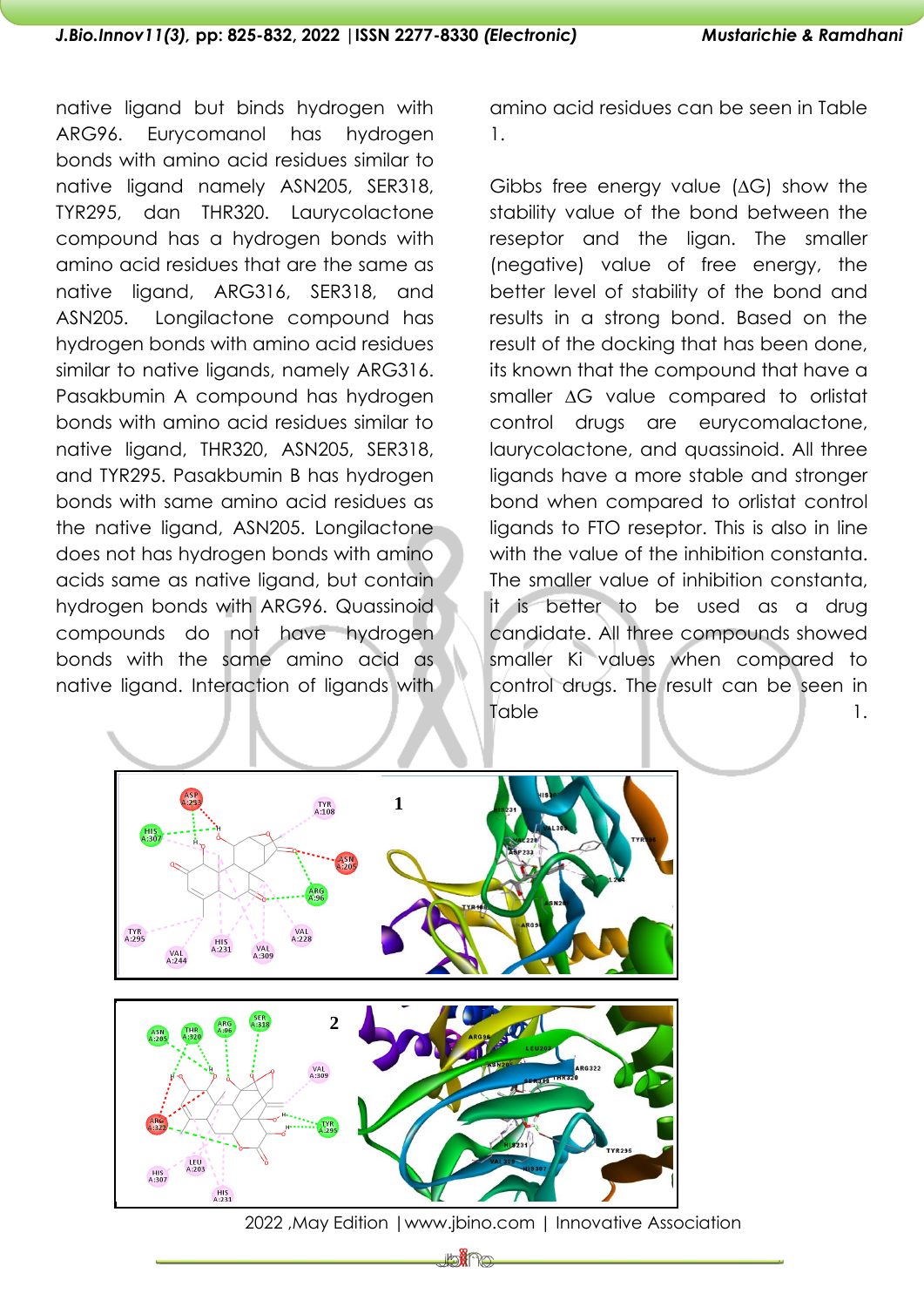

,May Edition |www.jbino.com | Innovative Association

**JAM** 10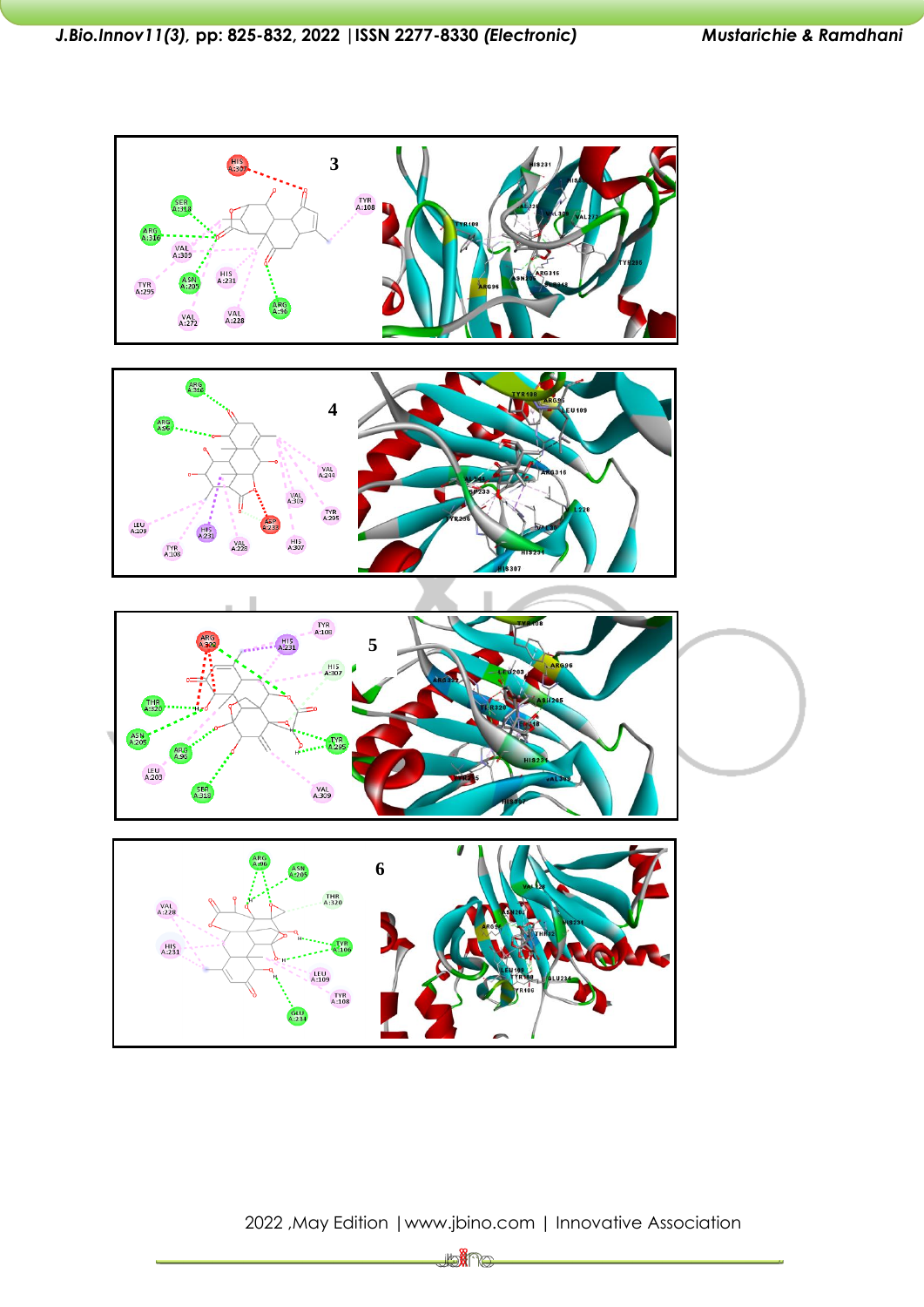



**Figure 2**: 2D and 3D docking result visualization of test and control ligands with FTO (4IE5) reseptor : (1)eurycomalactone; (2)eurycomanol; (3)laurycolactone; (4)longilactone; (5)pasakbumin A; (6)pasakbumin B; (7)quassinoid, (8)orlistat

Ligands which have potential as antiobesity were examined by using Lipinski's rule of five. According to the Lipinski's rule, a compound can be used as a drug candidate if it meets the following criteria : its molecular weight is not more than 500 g/mol, the hydrogen acceptor is not more than 10, the hydrogen donor is not

more than 5, and the LogP is not more than 5 (Lipinski et al, 2000). Of the three ligands tested, eurycomalactone and laurycolactone compounds met Lipinski requirements and could be used as candidates for anti-obesity drugs. The result can be seen in Table 2.

|                        | Table 2: Lipinski's rule of five prediction results |       |                |                   |  |
|------------------------|-----------------------------------------------------|-------|----------------|-------------------|--|
| <b>Compounds</b>       | Molecular weight                                    | Log P | Hydrogen donor | Hydrogen acceptor |  |
| <b>Eurycomalactone</b> | 348                                                 | 2.629 |                |                   |  |
| <b>Eurycomanol</b>     | 410                                                 | 3.001 |                |                   |  |
| Laurylactone           | 304                                                 | 1.950 |                |                   |  |
| Pasakbumin A           | 408                                                 | 2.807 |                |                   |  |
| <b>Quassinoid</b>      | 572                                                 | 6.064 |                |                   |  |

All compounds that meet the Lipinski's rule of five are examined for toxicity and ADME by using the pre-ADMET prediction.

The results show that the eurycomalactone compound has a medium permeability to Cac0-2 cell, the